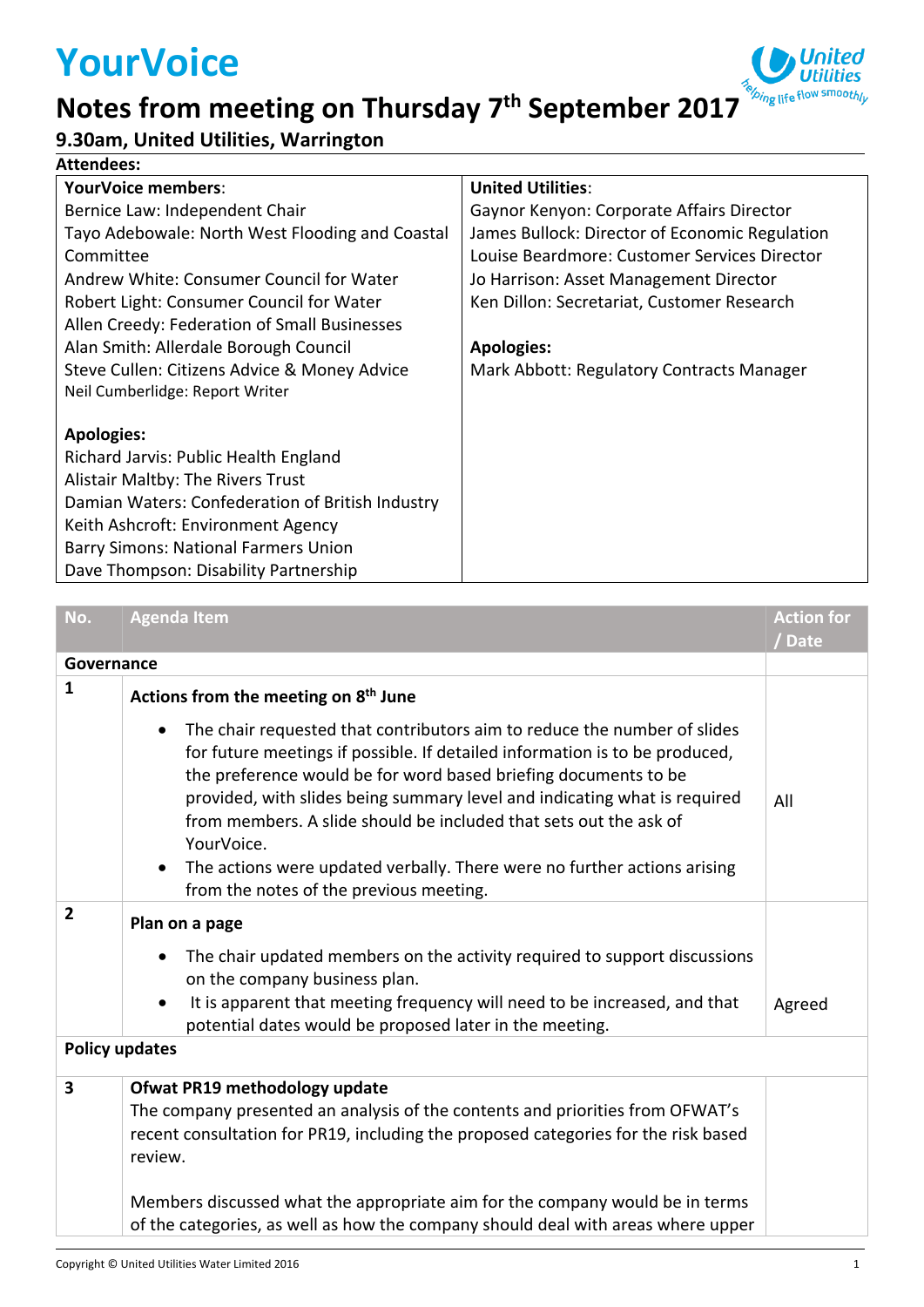## **YourVoice meeting notes**

|   | quartile or frontier performance would be ahead of customer expectations<br>revealed by customer engagement.                                                                                                                                                                                                                                                                 |                             |
|---|------------------------------------------------------------------------------------------------------------------------------------------------------------------------------------------------------------------------------------------------------------------------------------------------------------------------------------------------------------------------------|-----------------------------|
|   | It was agreed that the customer engagement subgroup meeting would examine an<br>assessment of company performance against proposed common performance<br>measures.                                                                                                                                                                                                           | FG<br>17 <sup>th</sup> Sept |
|   | The company was encouraged to also look at the concept of customer<br>vulnerability from the point of view of business customers.                                                                                                                                                                                                                                            | <b>LB</b><br>Dec<br>Meeting |
|   | The chair reminded the members that a response to the consultation from the<br>panel had been submitted, and this it was the only customer challenge group to<br>do so, which was acknowledged by OFWAT.                                                                                                                                                                     |                             |
| 4 | Developing performance commitments, measures and targets                                                                                                                                                                                                                                                                                                                     |                             |
|   | The company updated members on the work being done on developing measures<br>and incentives, and asked for views from YourVoice on some of the issues being<br>considered (for example, complexity of measures, use of indices, the issue of like-<br>for-life comparative information etc.)                                                                                 |                             |
|   | Members debated the issue of leakage, the target reductions levels signposted by<br>OFWAT, and what this might mean in the context of current company<br>performance and potential impact on customer bills.                                                                                                                                                                 |                             |
|   | It was agreed that further discussion on measures would be taken forward in the<br>next Customer Engagement subgroup meeting later in Sept.                                                                                                                                                                                                                                  | FG<br>17 <sup>th</sup> Sept |
| 5 | How customer bills are calculated and the impact of actual performance                                                                                                                                                                                                                                                                                                       |                             |
|   | The company provided a presentation to explain how the water sector funding<br>arrangements worked, focusing on UU values, and how actual performance<br>impacts in relation to rewards and penalties and benefits sharing. In year vs end of<br>AMP impact was discussed.                                                                                                   |                             |
|   | Members requested whether the values could be expressed in the form of each<br>component to the average customer bill make-up for simple communication?                                                                                                                                                                                                                      | JB<br>Dec<br>Meeting        |
| 6 | <b>Customer engagement update</b>                                                                                                                                                                                                                                                                                                                                            |                             |
|   | The chair of the subgroup introduced the item and noted that it was proving<br>valuable for the members to be invited to attend internal company debriefing<br>from the research programmes. It was noted that there is an opportunity for<br>further involvement in contribution to research material for the WaterTalk<br>community research panel, which will be pursued. | Standard<br>agenda<br>item  |
|   | The company presented a summary of plans and work-in-progress for further<br>customer insight, which was noted.                                                                                                                                                                                                                                                              |                             |
|   | Immersive 'behavioural' customer research - members were updated that<br>further sessions have been arranged to include non-household customers in<br>late October. Awareness of these will also be promoted via the FSB<br>membership.                                                                                                                                      |                             |